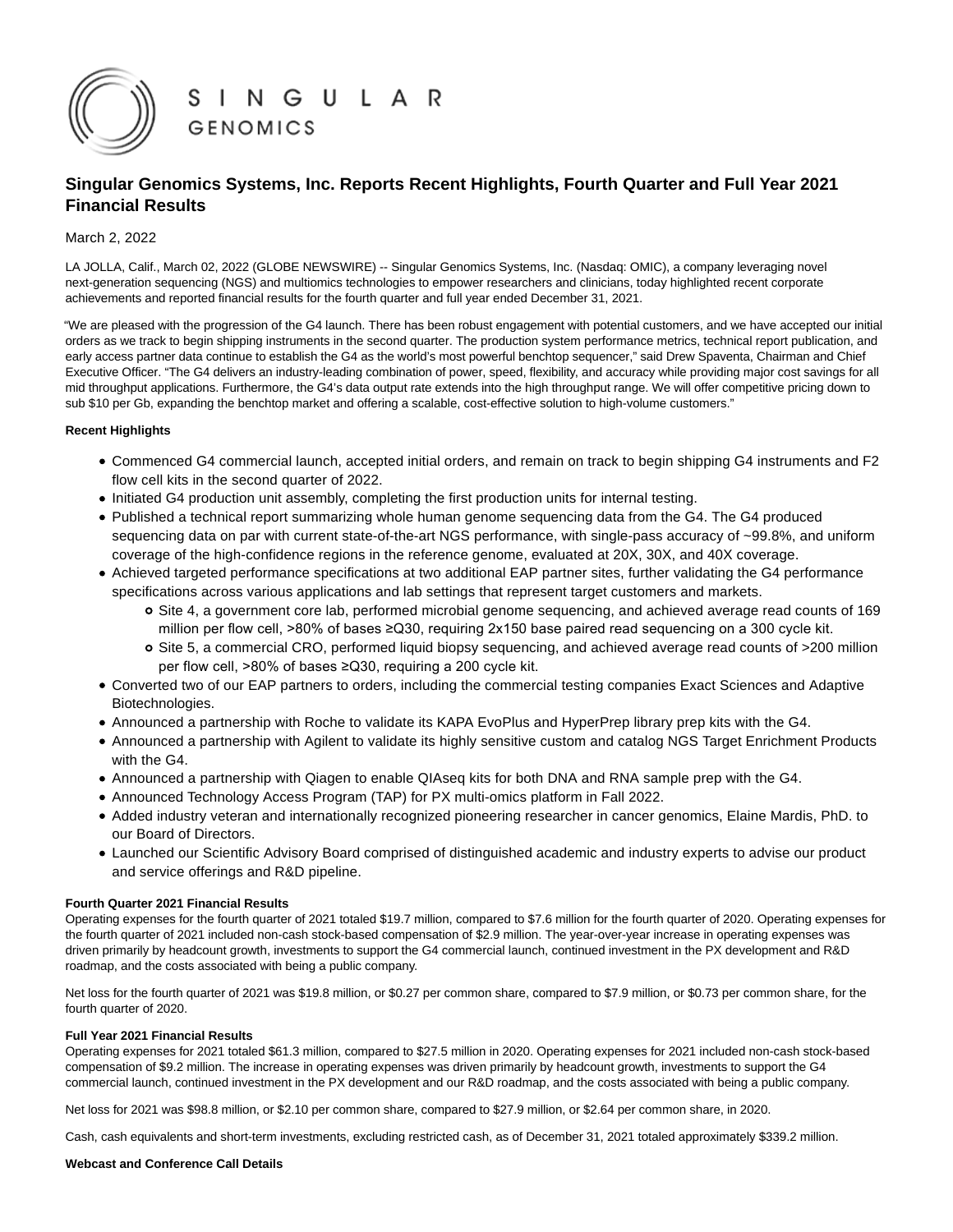Singular Genomics' management team will host a conference call today, March 2, 2022, beginning at 1:30 p.m. Pacific Time / 4:30 p.m. Eastern Time. Investors interested in listening to the conference call may do so by accessing a live and archived webcast of the event at www.singulargenomics.com, on the Investors page in the Presentations & Events section.

#### **About Singular Genomics Systems, Inc.**

Singular Genomics is a life science technology company that is leveraging novel, next generation sequencing (NGS) and multiomics technologies to build products that empower researchers and clinicians. Our mission is to accelerate genomics for the advancement of science and medicine. Our Singular Sequencing Engine is the foundational platform technology that forms the basis of our products as well as our core product tenets: power, speed, flexibility, and accuracy. We are currently developing two products that are purpose-built to target applications in which these core product tenets matter most. Our first product, the G4, targets the NGS market. Our second product in development, the PX, combines single cell analysis, spatial analysis, genomics, and proteomics in one integrated instrument to offer a versatile multiomics solution.

#### **Forward-Looking Statements**

Certain statements contained in this press release, other than historical information, constitute forward-looking statements within the meaning of the Federal securities laws. Forward-looking statements include, but are not limited to, statements regarding: (i) our ability to successfully ship and complete the development of the G4 and PX; (ii) our ability to meet our commercial launch and product delivery timelines and objectives; and (iii) our ability to achieve customer and scientific acceptance for the G4 and PX. Any such forward-looking statements are based on our management's current expectations and are subject to a number of risks and uncertainties that could cause our actual future results to differ materially from our management's current expectations or those implied by the forward-looking statements. These risks and uncertainties include, but are not limited to: (i) we have incurred significant losses since inception, we expect to incur significant losses in the future and we may not be able to generate sufficient revenue to achieve and maintain profitability; (ii) we have very little history commercializing our products or technology; (iii) the life sciences technology market is highly competitive, and if we fail to compete effectively, our business and operating results will suffer; (iv) if we are sued for infringing, misappropriating, or otherwise violating intellectual property rights of third parties, this litigation could be costly and time consuming and could prevent or delay us from developing or commercializing our product candidates; (v) if our products fail to achieve early customer and scientific acceptance, we may not be able to achieve broader market acceptance for our products, and our revenues and prospects may be harmed; and (vi) the COVID-19 pandemic and efforts to reduce its spread have adversely impacted, and may materially and adversely impact, our business and operations. These and other risk factors that may affect our future results of operations are identified and described in more detail in our most recent filings on Forms 10-K and 10-Q and in other filings that we make with the SEC from time to time, including our Quarterly Report on Form 10-Q for period ended September 30, 2021, filed with the SEC on November 9, 2021. Accordingly, you should not rely upon forward-looking statements as predictions of future events or our future performance. Except as required by applicable law, we undertake no obligation to update publicly or revise any forward-looking statements contained herein, whether as a result of any new information, future events, changed circumstances, or otherwise.

# **Investor Contact**

Matt Clawson 949-370-8500 [ir@singulargenomics.com](https://www.globenewswire.com/Tracker?data=NypXv5K5Ka3d8n_WKNzKAkmfFo8CgJyyy8me7SxDHQW0orYg6aCcW_8FpqUIq4eJG5y7u8zmore5qFrkZFENONHmRRBnlcS25PX2b-yGEY4=)

# **Media Contact**

Dan Budwick, 1AB 973-271-6085 [dan@1abmedia.com](https://www.globenewswire.com/Tracker?data=isagNaHZveDvquUryzhQ-nl0jynKVEJ1aktZNb4Ry-yycSlt_UuhZ6q5YcNLcOGMJInDZWzISKk6385LOp4gIA==)

#### **Singular Genomics Systems, Inc. Statements of Operations (in thousands, except share and per share amounts) (Unaudited)**

|                                                                                 | 2021              | Three Months Ended December 31,<br>2020 |     | <b>Twelve Months Ended December 31,</b><br>2021 | 2020            |
|---------------------------------------------------------------------------------|-------------------|-----------------------------------------|-----|-------------------------------------------------|-----------------|
| Operating expenses:                                                             |                   |                                         |     |                                                 |                 |
| Research and development                                                        | \$<br>9,455       | \$<br>5,816                             | \$  | 32,655                                          | \$<br>21,247    |
| Selling, general and administrative                                             | 10,218            | 1,769                                   |     | 28,624                                          | 6,287           |
| Total operating expenses                                                        | 19,673            | 7,585                                   |     | 61,279                                          | 27,534          |
| Loss from operations                                                            | (19, 673)         | (7, 585)                                |     | (61, 279)                                       | (27, 534)       |
| Other income (expense):                                                         |                   |                                         |     |                                                 |                 |
| Interest income                                                                 | 105               | 21                                      |     | 328                                             | 464             |
| Interest expense                                                                | (192)             | (215)                                   |     | (846)                                           | (718)           |
| Change in fair value of convertible promissory notes                            |                   |                                         |     | (35, 199)                                       |                 |
| Change in fair value of warrant liability                                       |                   | (149)                                   |     | (2, 180)                                        | (198)           |
| Other income                                                                    |                   | 17                                      |     | 405                                             | 41              |
| Net loss                                                                        | (19, 759)         | \$<br>(7, 911)                          | \$. | (98, 771)                                       | \$<br>(27, 945) |
| Net loss per share:                                                             |                   |                                         |     |                                                 |                 |
| Basic and diluted net loss per share                                            | \$<br>$(0.27)$ \$ | $(0.73)$ \$                             |     | $(2.10)$ \$                                     | (2.64)          |
| Weighted-average shares used to compute basic and diluted<br>net loss per share | 72,162,679        | 10,779,083                              |     | 47,023,048                                      | 10,575,941      |